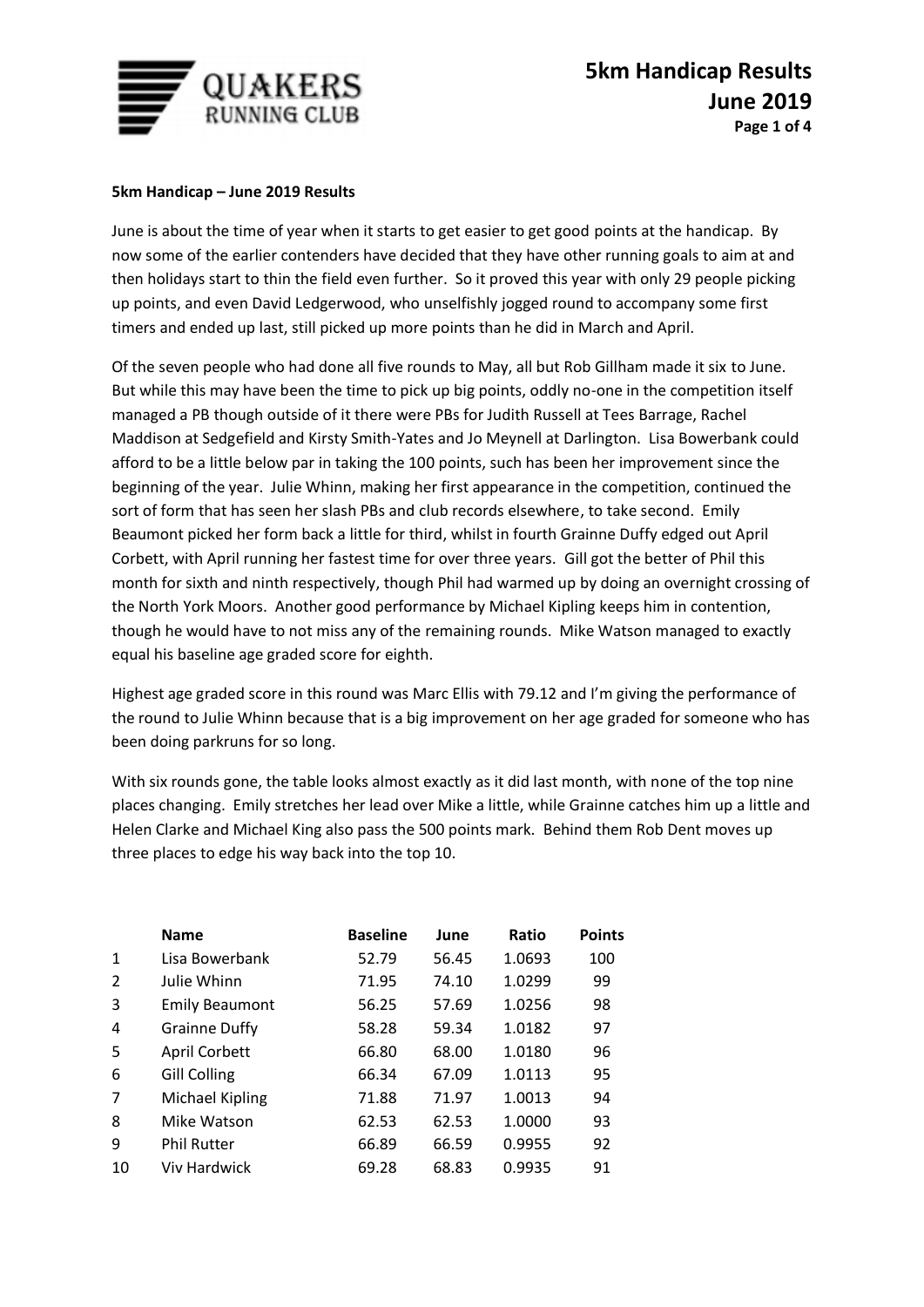| 11 | lan Hart            | 72.92 | 72.30 | 0.9915 | 90 |
|----|---------------------|-------|-------|--------|----|
| 12 | Rob Dent            | 71.29 | 70.63 | 0.9907 | 89 |
| 13 | <b>Neil Gooding</b> | 71.40 | 70.51 | 0.9875 | 88 |
| 14 | Michael King        | 55.00 | 53.86 | 0.9793 | 87 |
| 15 | <b>Helen Clarke</b> | 56.96 | 55.77 | 0.9791 | 86 |
| 16 | Lisa Alderson       | 55.92 | 54.74 | 0.9789 | 85 |
| 17 | Dave Jones          | 77.81 | 75.98 | 0.9765 | 84 |
| 18 | Marc Ellis          | 81.08 | 79.12 | 0.9758 | 83 |
| 19 | Hannah Alderson     | 56.68 | 54.61 | 0.9635 | 82 |
| 20 | Elizabeth Kennedy   | 65.62 | 63.19 | 0.9630 | 81 |
| 21 | Richie Payne        | 65.62 | 62.98 | 0.9598 | 80 |
| 22 | Danny Gordon        | 75.84 | 72.22 | 0.9523 | 79 |
| 23 | Dave Thompson       | 74.87 | 71.28 | 0.9521 | 78 |
| 24 | Ashleigh Atkinson   | 58.87 | 55.04 | 0.9349 | 77 |
| 25 | Chris Land          | 54.60 | 49.03 | 0.8980 | 76 |
| 26 | lan Scott           | 66.24 | 58.96 | 0.8901 | 75 |
| 27 | Michelle Scruby     | 55.71 | 47.03 | 0.8442 | 74 |
| 28 | Julie Bell          | 69.03 | 58.23 | 0.8435 | 73 |
| 29 | Dave Whittle        | 73.44 | 61.00 | 0.8306 | 72 |
| 30 | David Ledgerwood    | 59.23 | 47.00 | 0.7935 | 71 |

## **Cumulative results to June**

|                | <b>Name</b>              | Jan         | Feb         | <b>March</b> | <b>April</b> | May       | June | <b>Total</b> |
|----------------|--------------------------|-------------|-------------|--------------|--------------|-----------|------|--------------|
| $\mathbf{1}$   | <b>Emily Beaumont</b>    | 98          | 99          | 99           | 99           | 94        | 98   | 587          |
| $\overline{2}$ | Mike Watson              | 92          | 88          | 93           | 95           | 98        | 93   | 559          |
| 3              | <b>Grainne Duffy</b>     | 82          | 93          | 92           | 78           | 95        | 97   | 537          |
| 4              | Helen Clarke             | 60          | 98          | 98           | 92           | 87        | 86   | 521          |
| 5              | Michael King             | 95          | 95          | 91           | 74           | 75        | 87   | 517          |
| 6              | Danny Gordon             | 79          | 90          | 86           | 77           | 79        | 79   | 490          |
| 7              | <b>Viv Hardwick</b>      | 96          | 0           | 96           | 96           | 96        | 91   | 475          |
| 8              | <b>Gill Colling</b>      | 100         | 0           | 97           | 93           | 85        | 95   | 470          |
| 9              | Lisa Alderson            | $\mathbf 0$ | 84          | 79           | 100          | 99        | 85   | 447          |
| 10             | Rob Dent                 | 89          | 91          | 0            | 90           | 82        | 89   | 441          |
| 11             | David Ledgerwood         | 77          | 75          | 68           | 68           | 73        | 71   | 432          |
| 12             | Dave Thompson            | 84          | 97          | 94           | 0            | 72        | 78   | 425          |
| 13             | lan Hart                 | 88          | $\mathbf 0$ | 70           | 86           | 86        | 90   | 420          |
| 14             | Chris Land               | 87          | 86          | 89           | 67           | $\pmb{0}$ | 76   | 405          |
| 15             | Dave Jones               | 83          | 74          | 90           | $\mathbf 0$  | 58        | 84   | 389          |
| 27             | <b>Phil Rutter</b>       | 91          | $\mathbf 0$ | 0            | 94           | 93        | 92   | 370          |
| 16             | Rob Gillham              | 56          | 73          | 78           | 84           | 71        | 0    | 362          |
| 17             | <b>Stuart Hardcastle</b> | 81          | 96          | 0            | 88           | 92        | 0    | 357          |
| 18             | April Corbett            | 68          | $\mathbf 0$ | 0            | 91           | 88        | 96   | 343          |
| 19             | Julie Bell               | 86          | 0           | 0            | 89           | 89        | 74   | 338          |
| 20             | <b>Neil Gooding</b>      | 0           | 0           | 83           | 76           | 81        | 88   | 328          |
| 21             | Dave Whittle             | 78          | 89          | 0            | 0            | 84        | 72   | 323          |
| 22             | Darren Alderson          | 73          | 79          | 82           | 85           | $\pmb{0}$ | 0    | 319          |
| 23             | Peter Rowley             | 69          | 0           | 77           | 80           | 74        | 0    | 300          |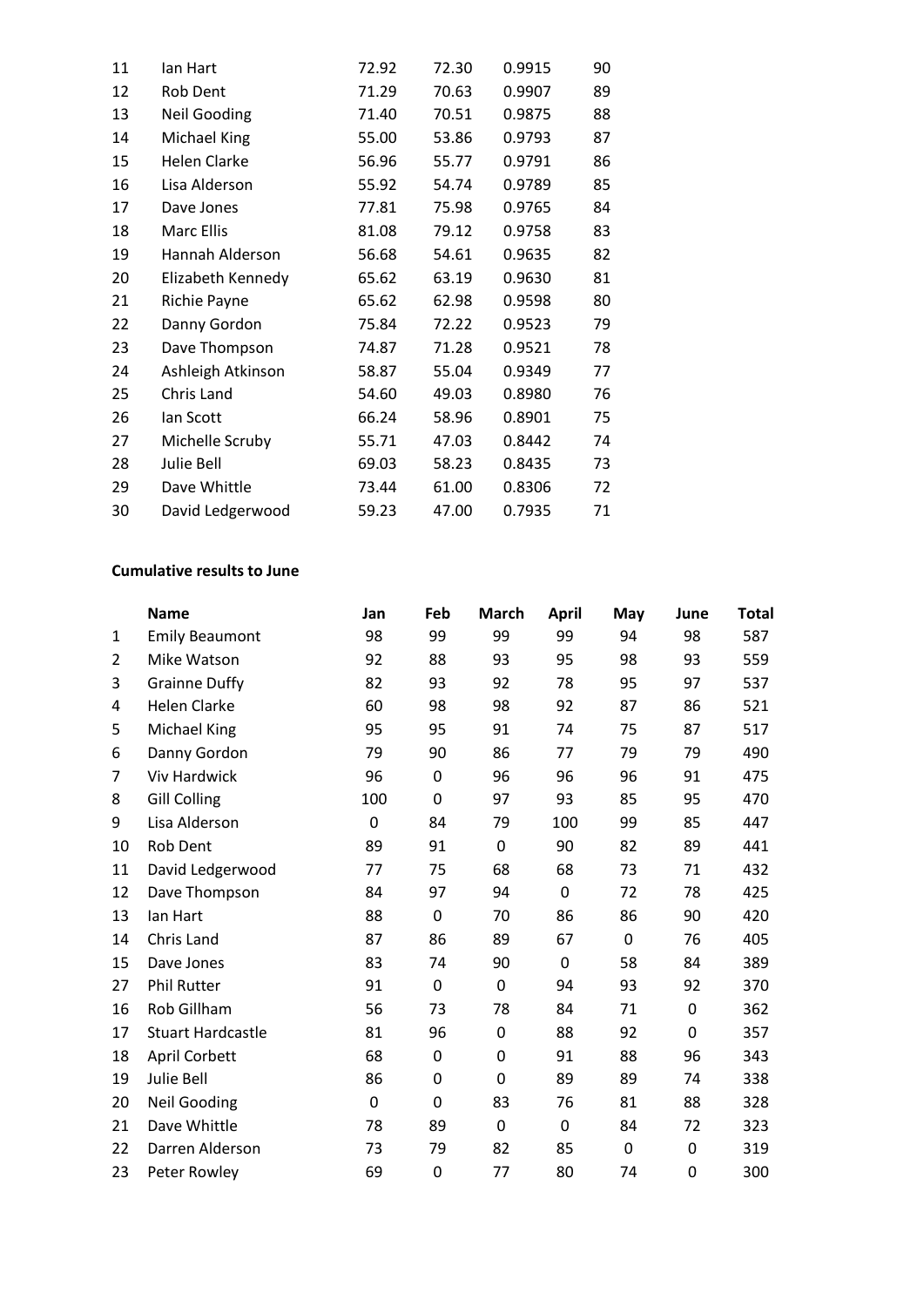| 24 | Richie Payne           | 61          | 71  | 80          | 0                | 0   | 80               | 292 |
|----|------------------------|-------------|-----|-------------|------------------|-----|------------------|-----|
| 25 | <b>Michael Kipling</b> | $\mathbf 0$ | 100 | $\mathbf 0$ | 97               | 0   | 94               | 291 |
| 26 | Elizabeth Kennedy      | 67          | 0   | 72          | 0                | 64  | 81               | 284 |
| 28 | Hannah Alderson        | 94          | 0   | $\mathbf 0$ | 98               | 0   | 82               | 274 |
| 29 | <b>Brian Dixon</b>     | 0           | 92  | 95          | 0                | 76  | 0                | 263 |
| 30 | lan Bond               | $\mathbf 0$ | 77  | $\mathbf 0$ | 87               | 90  | 0                | 254 |
| 31 | Sally Singleton        | 0           | 83  | 87          | 83               | 0   | 0                | 253 |
| 32 | Paul Ryan              | 59          | 66  | $\mathbf 0$ | 63               | 63  | 0                | 251 |
| 33 | Janette Croft          | 0           | 87  | 81          | 0                | 68  | 0                | 236 |
| 34 | <b>Marc Ellis</b>      | $\mathbf 0$ | 0   | 75          | 0                | 77  | 83               | 235 |
| 35 | <b>Nicola Darling</b>  | 75          | 0   | 84          | 72               | 0   | 0                | 231 |
| 36 | Lin Gossage            | $\mathbf 0$ | 72  | $\mathbf 0$ | 73               | 78  | $\mathbf 0$      | 223 |
| 37 | lan Scott              | 0           | 0   | 0           | 71               | 67  | 75               | 213 |
| 38 | <b>Fred Tennant</b>    | 70          | 0   | 0           | 82               | 60  | $\boldsymbol{0}$ | 212 |
| 39 | <b>Alison Hardwick</b> | 58          | 0   | $\mathbf 0$ | 75               | 69  | 0                | 202 |
| 40 | Lisa Bowerbank         | $\mathbf 0$ | 0   | $\mathbf 0$ | $\boldsymbol{0}$ | 100 | 100              | 200 |
| 41 | Rebecca Howard         | 0           | 94  | 100         | 0                | 0   | 0                | 194 |
| 42 | Lee Morris             | $\mathbf 0$ | 0   | 69          | 64               | 61  | 0                | 194 |
| 43 | <b>Adrian Cottam</b>   | 99          | 0   | 0           | 0                | 91  | 0                | 190 |
| 44 | <b>Andrew Vernon</b>   | 97          | 0   | 88          | 0                | 0   | 0                | 185 |
| 45 | <b>Julie Russell</b>   | 0           | 81  | $\mathbf 0$ | 0                | 97  | 0                | 178 |
| 46 | Malcolm Hewitson       | 90          | 76  | $\mathbf 0$ | 0                | 0   | 0                | 166 |
| 47 | Sally watson           | 0           | 0   | 76          | 0                | 83  | 0                | 159 |
| 48 | Ty Hankinson           | 76          | 80  | $\mathbf 0$ | 0                | 0   | 0                | 156 |
| 49 | Phil Clarke            | 71          | 0   | 0           | 81               | 0   | 0                | 152 |
| 50 | Anthony Corbett        | 66          | 0   | $\mathbf 0$ | 79               | 0   | 0                | 145 |
| 51 | Ashleigh Atkinson      | $\mathbf 0$ | 0   | $\mathbf 0$ | 66               | 0   | 77               | 143 |
| 52 | lain Clyde             | $\mathbf 0$ | 69  | 73          | $\mathbf 0$      | 0   | $\boldsymbol{0}$ | 142 |
| 53 | Dave Todd              | 72          | 0   | 0           | 70               | 0   | 0                | 142 |
| 54 | <b>Ed Griffiths</b>    | 65          | 0   | 75          | 0                | 0   | $\mathbf 0$      | 140 |
| 55 | Dawn Johnston          | 62          | 78  | 0           | 0                | 0   | 0                | 140 |
| 56 | <b>Jeff Marriot</b>    | $\mathbf 0$ | 68  | 71          | 0                | 0   | 0                | 139 |
| 57 | Claire Chapman         | 80          | 0   | 0           | 0                | 59  | 0                | 139 |
| 58 | Michael Joyeux         | 74          | 65  | $\pmb{0}$   | 0                | 0   | 0                | 139 |
| 59 | Michelle Dale          | 0           | 67  | 0           | 0                | 66  | 0                | 133 |
| 60 | Rachel Maddison        | 57          | 0   | 0           | 69               | 0   | 0                | 126 |
| 61 | Phill Johnston OBI-WAN | 53          | 70  | 0           | $\mathbf 0$      | 0   | 0                | 123 |
| 62 | Gary Read              | 51          | 0   | $\mathbf 0$ | 62               | 0   | 0                | 113 |
| 63 | Julie Whinn            | 0           | 0   | 0           | 0                | 0   | 99               | 99  |
| 64 | Andy Whittam           | 93          | 0   | $\mathbf 0$ | 0                | 0   | 0                | 93  |
| 65 | Abbie Hull             | 0           | 0   | 85          | 0                | 0   | 0                | 85  |
| 66 | Tom Chapman            | 85          | 0   | $\pmb{0}$   | 0                | 0   | 0                | 85  |
| 67 | Wendy Thompson         | 0           | 85  | 0           | 0                | 0   | 0                | 85  |
| 68 | Diane Lockhart         | 0           | 82  | 0           | 0                | 0   | 0                | 82  |
| 69 | Michelle Scruby        | 0           | 0   | 0           | 0                | 0   | 73               | 73  |
| 70 | Rebecca Bowes          | 0           | 0   | $\mathbf 0$ | 0                | 70  | 0                | 70  |
| 71 | Paul Dalton            | 0           | 0   | 67          | 0                | 0   | 0                | 67  |
| 72 | Gemma Marshall-Moore   | 0           | 0   | 66          | 0                | 0   | 0                | 66  |